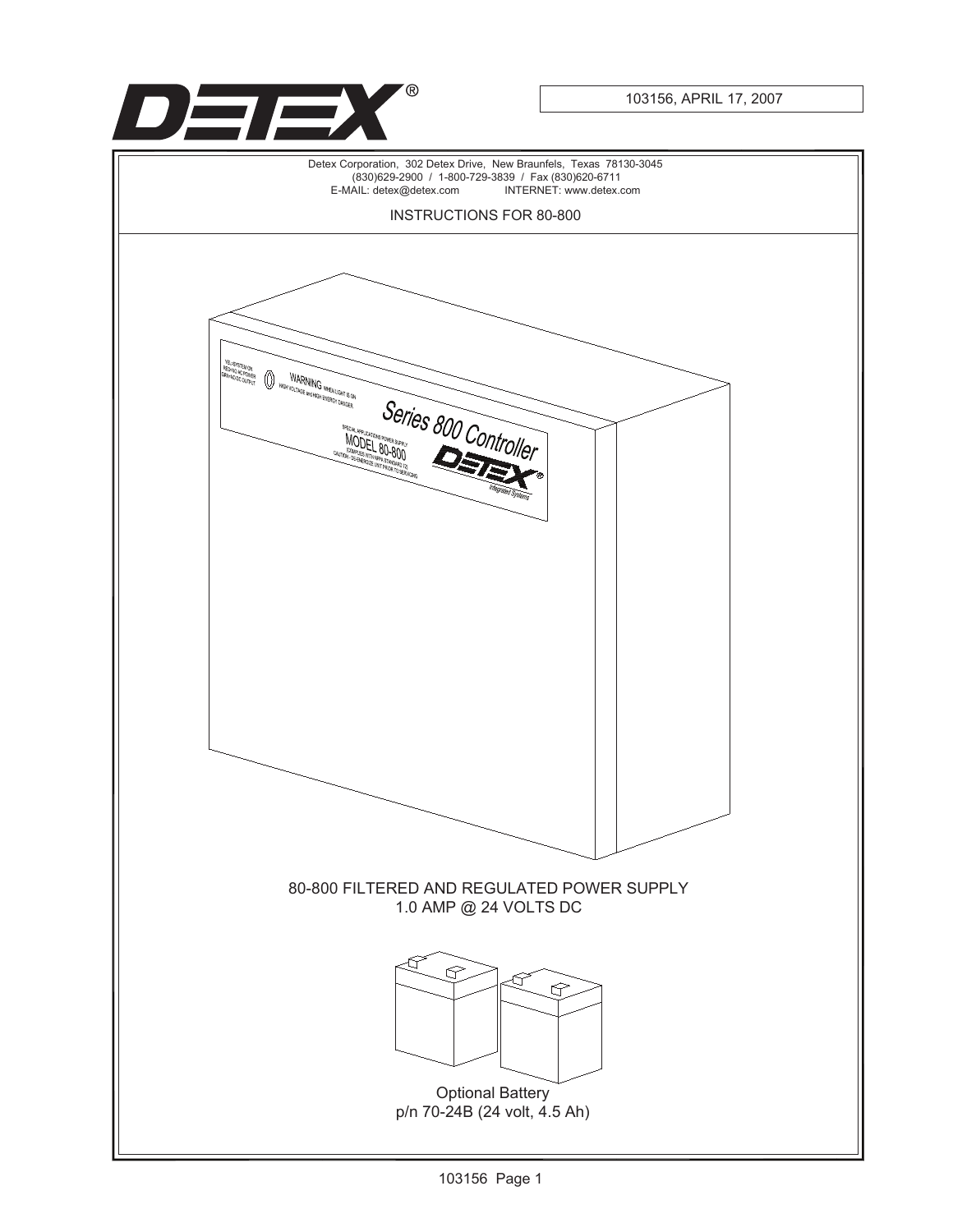## 80-800 STANDARD POWER SUPPLY



**DETEX MODEL 80-800 STANDARD POWER SUPPLY CONNECTION DIAGRAM AND INSTRUCTIONS** The 80-800 is a regulated and filtered power supply. It has a selectable output voltage of either 12 or 24 volts DC. For Detex systems always select 24 volts DC. Refer to the drawing of the power supply for connections and adjustments. All connections and adjustment must be made with the power supply de-energized **AND** main power switch (item 3) in the OFF position.

1: Main power connection. Observe correct terminal connections. Color code requires connections made per NFPA72. Leave circuit de-energized while installing and servicing unit.

2: Fire loop control. The fire loop control is bypassed with a factory jumper unless the power supply is supplied with a delayed egress device. If not used with delayed egress device proceed to step 3. With delayed egress devices, the jumper plate is not provided, and connections to the building fire alarm system are required. Connect the building fire system closed relay to the (-) and C terminals. The power supply will operate normally as long as the connection between the (-) and (C) is maintained. When the building fire alarm system opens the circuit, the power supply de-energizes the output voltage. Fire loop uses 24 volt sense voltage. **Note: Each power supply should have an independent fire alarm relay.**

3: Main ON-OFF switch. This switch can be used to de-energize the power supply for service and adjustments. High voltage is still present inside the enclosure as long as the main power feed is energized, so caution should still be used when service is performed using this switch.

4: 1 Amp circuit breaker. This is intended to protect the device against high current loads and is part of the AC input circuit. It is a thermal device and can be reset once the cause of the overload is corrected.

5: Output voltage select switches. These must both be set to the 24 volt position. They should be preset at the factory and require no adjustment. If they need adjustment, de-energize the unit first.

6: Output terminals. Outputs 24 volts at 1 amp maximum. The output is protected by a PTC thermally resetable fuse element. The fuse will reset once the cause of the overload is found and corrected. Observe correct polarity when making connections.



 $\mathbb{Z}[\![\infty ]\!]$ 

 $\circ$ JUMPER **PLATE** 

Hel